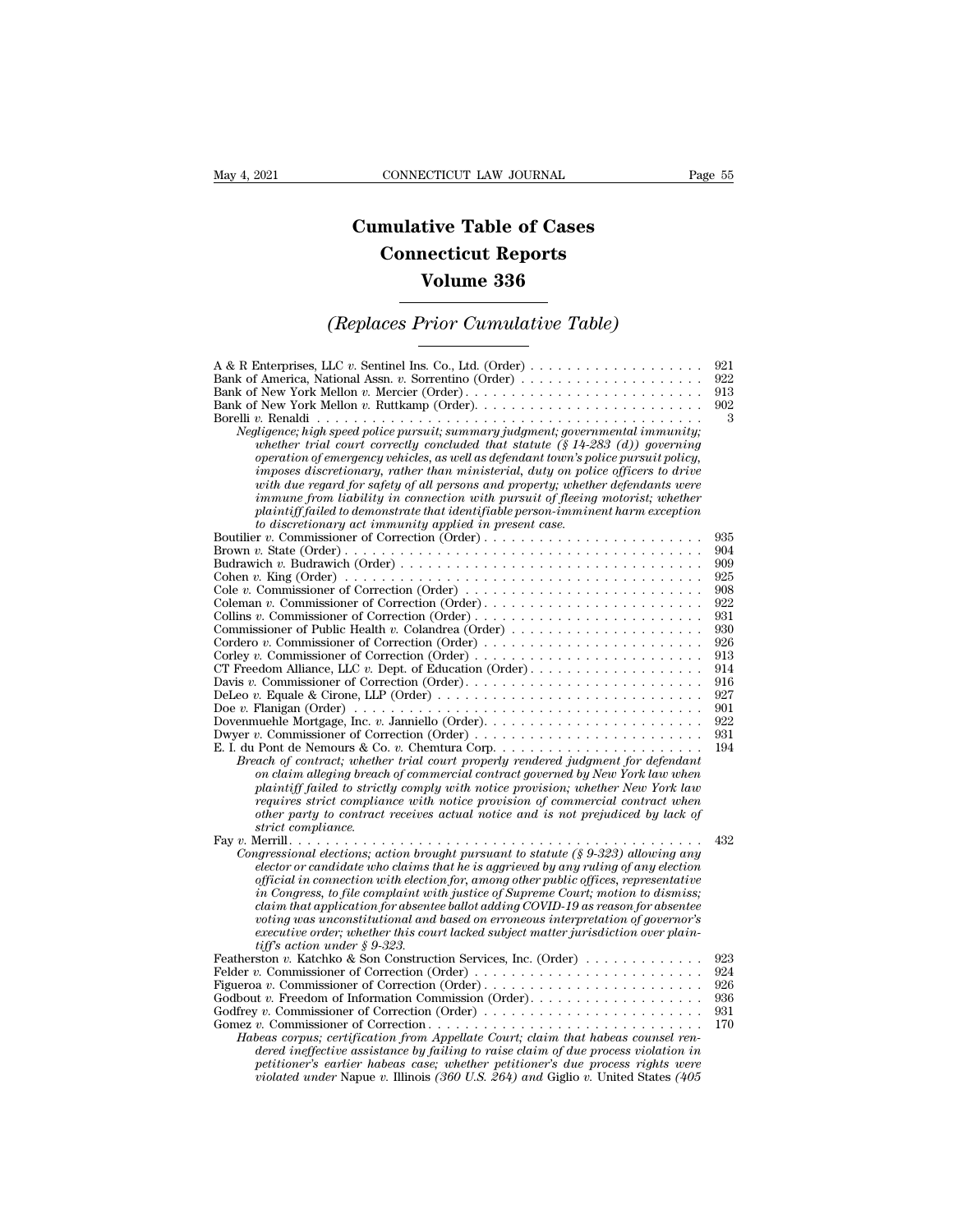| Page 56 | CONNECTICUT LAW JOURNAL<br>May 4, 2021                                                                                                                                                                                                                                                                                                                                                                                                                                                                                                                                                                                                                                                                                                                                                                                                                                                                                                                                                                                                                                                                           |                          |
|---------|------------------------------------------------------------------------------------------------------------------------------------------------------------------------------------------------------------------------------------------------------------------------------------------------------------------------------------------------------------------------------------------------------------------------------------------------------------------------------------------------------------------------------------------------------------------------------------------------------------------------------------------------------------------------------------------------------------------------------------------------------------------------------------------------------------------------------------------------------------------------------------------------------------------------------------------------------------------------------------------------------------------------------------------------------------------------------------------------------------------|--------------------------|
|         | U.S.150) when prosecutor knowingly failed to correct false testimony of state's<br>key witnesses at petitioner's criminal trial regarding their cooperation agree-<br>ments with state, even though defense counsel had actual or constructive knowl-<br>edge of those agreements; whether disclosure to defense counsel that witness<br>has given false testimony, by itself, necessarily cures any violation of criminal<br><i>defendant's due process rights under Napue and Giglio.</i><br>Gould v. Commissioner of Correction (Order) $\dots \dots \dots \dots \dots \dots \dots \dots \dots$<br>Hamm v. Commissioner of Correction (Order)<br>Haydusky's Appeal from Probate (Order)                                                                                                                                                                                                                                                                                                                                                                                                                       | 921<br>913<br>915<br>916 |
|         |                                                                                                                                                                                                                                                                                                                                                                                                                                                                                                                                                                                                                                                                                                                                                                                                                                                                                                                                                                                                                                                                                                                  |                          |
|         | Termination of parental rights; request for posttermination visitation; whether<br>respondent mother was aggrieved by trial court's order declining to order postter-<br>mination visitation with her child; claim that issue of posttermination visitation<br>was rendered moot by virtue of trial court's termination of respondent's parental<br>rights; claim that respondent lacked standing to appeal from trial court's order<br>because she did not appeal from or seek or obtain stay of termination judgment;<br>whether trial court correctly concluded that it lacked authority to order posttermi-<br>nation visitation; whether trial court correctly relied on applicable statute $(\S 17 - \S 17)$<br>$112a(b)$ through $(h)$ ) to deny request for posttermination visitation; claim that<br>trial court's denial of posttermination visitation should be upheld on alternative<br>ground that court correctly determined that such visitation would not be in child's<br>best interest; remand for dispositional hearing at which trial court is to consider<br>merits of ordering visitation. | 545                      |
|         |                                                                                                                                                                                                                                                                                                                                                                                                                                                                                                                                                                                                                                                                                                                                                                                                                                                                                                                                                                                                                                                                                                                  | 902<br>909               |
|         |                                                                                                                                                                                                                                                                                                                                                                                                                                                                                                                                                                                                                                                                                                                                                                                                                                                                                                                                                                                                                                                                                                                  | 911                      |
|         |                                                                                                                                                                                                                                                                                                                                                                                                                                                                                                                                                                                                                                                                                                                                                                                                                                                                                                                                                                                                                                                                                                                  | 915                      |
|         |                                                                                                                                                                                                                                                                                                                                                                                                                                                                                                                                                                                                                                                                                                                                                                                                                                                                                                                                                                                                                                                                                                                  |                          |
|         |                                                                                                                                                                                                                                                                                                                                                                                                                                                                                                                                                                                                                                                                                                                                                                                                                                                                                                                                                                                                                                                                                                                  | 924                      |
|         |                                                                                                                                                                                                                                                                                                                                                                                                                                                                                                                                                                                                                                                                                                                                                                                                                                                                                                                                                                                                                                                                                                                  | 932<br>937               |
|         | Petition for reinstatement of guardianship rights pursuant to statute $(\S 45a-611)$ ;<br>certification from Appellate Court; whether parent seeking reinstatement of<br><i>guardianship rights is entitled to rebuttable, constitutional presumption that</i><br>reinstatement is in best interests of child once parent has established that cause<br>for removal no longer exists; whether third party seeking to rebut presumption<br>that reinstatement of quardianship is in child's best interests must do so by clear<br>and convincing evidence; weighing of factors set forth in Mathews v. Eldridge (424<br>U.S. 319) for purpose of determining proper standard of proof in reinstatement<br>of guardianship proceedings.                                                                                                                                                                                                                                                                                                                                                                            | 272                      |
|         |                                                                                                                                                                                                                                                                                                                                                                                                                                                                                                                                                                                                                                                                                                                                                                                                                                                                                                                                                                                                                                                                                                                  | 916                      |
|         |                                                                                                                                                                                                                                                                                                                                                                                                                                                                                                                                                                                                                                                                                                                                                                                                                                                                                                                                                                                                                                                                                                                  | 928<br>937               |
|         |                                                                                                                                                                                                                                                                                                                                                                                                                                                                                                                                                                                                                                                                                                                                                                                                                                                                                                                                                                                                                                                                                                                  | 915                      |
|         | Kelsey v. Commissioner of Correction (Order) $\dots \dots \dots \dots \dots \dots \dots \dots \dots$                                                                                                                                                                                                                                                                                                                                                                                                                                                                                                                                                                                                                                                                                                                                                                                                                                                                                                                                                                                                             | 912                      |
|         | Kondjoua v. Commissioner of Correction (Order) $\dots \dots \dots \dots \dots \dots \dots \dots$                                                                                                                                                                                                                                                                                                                                                                                                                                                                                                                                                                                                                                                                                                                                                                                                                                                                                                                                                                                                                 | 907<br>332               |
|         | Invasion of privacu: special motions to dismiss under anti-SLAPP statute (\$52-<br>5196a); interlocutory appeal pursuant to statute $(\frac{6}{5}52-265a)$ involving matter<br>of substantial public interest; first amendment; sanctions; whether trial court<br>violated defendants' first amendment rights by imposing sanctions for named<br>defendant's extrajudicial speech harassing and threatening plaintiffs' counsel;<br>whether trial court abused its discretion in imposing sanctions for discovery<br>order violations and named defendant's extrajudicial speech; whether trial court<br>violated defendants' due process rights by failing to afford them sufficient notice<br>and meaningful opportunity to be heard before imposing sanctions.                                                                                                                                                                                                                                                                                                                                                |                          |
|         | Leonova v. Leonov (Order). $\ldots$ , $\ldots$ , $\ldots$ , $\ldots$ , $\ldots$ , $\ldots$ , $\ldots$ , $\ldots$ , $\ldots$ , $\ldots$ , $\ldots$ , $\ldots$                                                                                                                                                                                                                                                                                                                                                                                                                                                                                                                                                                                                                                                                                                                                                                                                                                                                                                                                                     | 906                      |
|         | Morales v. Commissioner of Correction (Order) $\dots \dots \dots \dots \dots \dots \dots \dots \dots$                                                                                                                                                                                                                                                                                                                                                                                                                                                                                                                                                                                                                                                                                                                                                                                                                                                                                                                                                                                                            | 930                      |
|         | Nationstar Mortgage, LLC v. Zanett (Order)                                                                                                                                                                                                                                                                                                                                                                                                                                                                                                                                                                                                                                                                                                                                                                                                                                                                                                                                                                                                                                                                       | 917<br>919               |
|         | Northeast Builders Supply & Home Centers, LLC $v$ . RMM Consulting, LLC (Order)                                                                                                                                                                                                                                                                                                                                                                                                                                                                                                                                                                                                                                                                                                                                                                                                                                                                                                                                                                                                                                  | 933                      |
|         |                                                                                                                                                                                                                                                                                                                                                                                                                                                                                                                                                                                                                                                                                                                                                                                                                                                                                                                                                                                                                                                                                                                  | 936                      |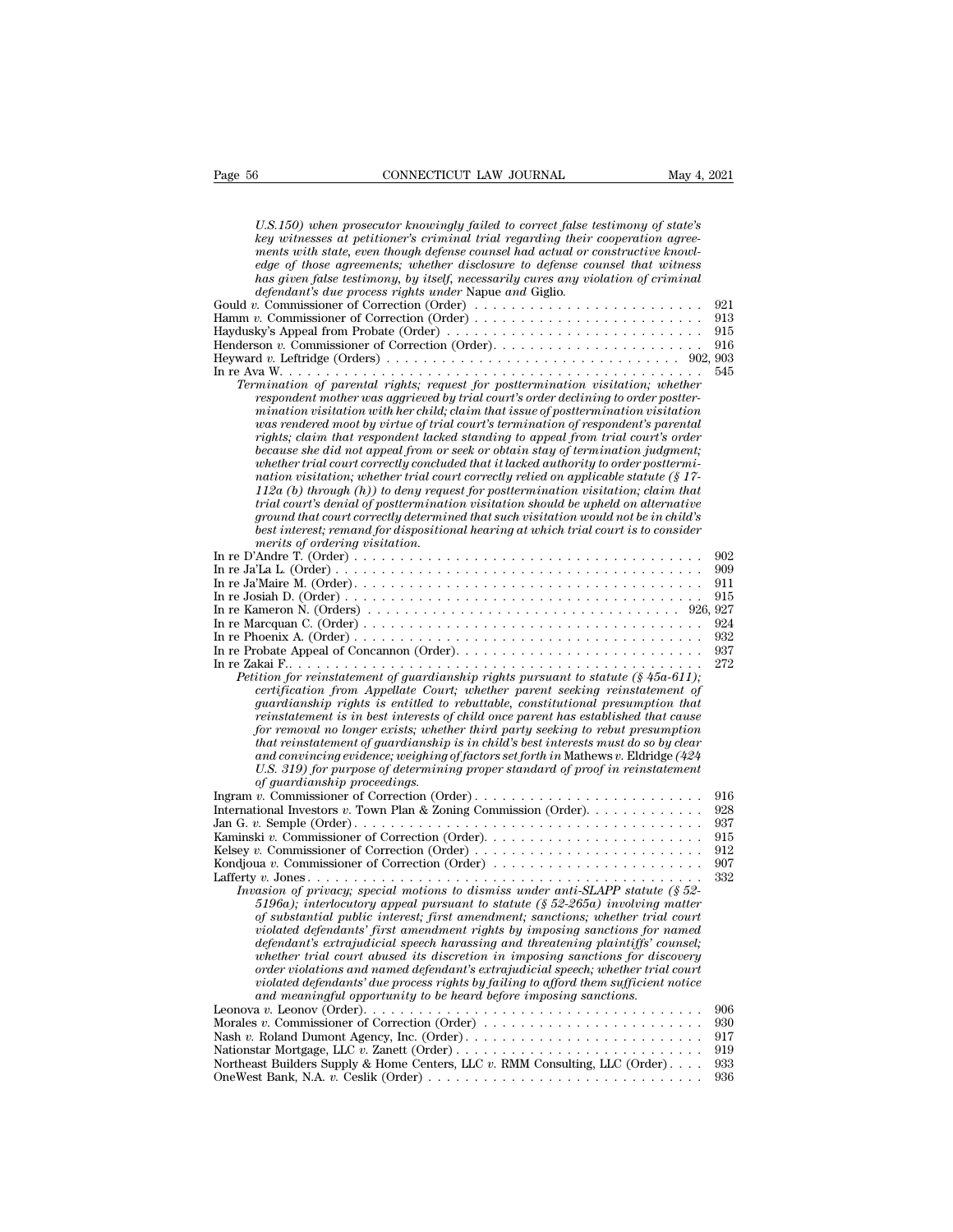| May 4, 2021<br>CONNECTICUT LAW JOURNAL                                                                                                                                                                                                                                                                                                                                                                                                                                                                                                                                                                                                                                                                                                                                                                                                                                                                                                                                                      | Page 57    |
|---------------------------------------------------------------------------------------------------------------------------------------------------------------------------------------------------------------------------------------------------------------------------------------------------------------------------------------------------------------------------------------------------------------------------------------------------------------------------------------------------------------------------------------------------------------------------------------------------------------------------------------------------------------------------------------------------------------------------------------------------------------------------------------------------------------------------------------------------------------------------------------------------------------------------------------------------------------------------------------------|------------|
|                                                                                                                                                                                                                                                                                                                                                                                                                                                                                                                                                                                                                                                                                                                                                                                                                                                                                                                                                                                             |            |
| Osborn v. Waterbury (Order) $\dots \dots \dots \dots \dots \dots \dots \dots \dots \dots \dots \dots \dots \dots$                                                                                                                                                                                                                                                                                                                                                                                                                                                                                                                                                                                                                                                                                                                                                                                                                                                                           | 903        |
| Osbourne v. Commissioner of Correction (Order)                                                                                                                                                                                                                                                                                                                                                                                                                                                                                                                                                                                                                                                                                                                                                                                                                                                                                                                                              | 937        |
| Palmer v. Commissioner of Correction (Order)                                                                                                                                                                                                                                                                                                                                                                                                                                                                                                                                                                                                                                                                                                                                                                                                                                                                                                                                                | 924        |
|                                                                                                                                                                                                                                                                                                                                                                                                                                                                                                                                                                                                                                                                                                                                                                                                                                                                                                                                                                                             | 934        |
| Pearson v. Commissioner of Correction (Order) $\dots \dots \dots \dots \dots \dots \dots \dots \dots$                                                                                                                                                                                                                                                                                                                                                                                                                                                                                                                                                                                                                                                                                                                                                                                                                                                                                       | 914        |
| Pierce v. Commissioner of Correction (Order) $\dots \dots \dots \dots \dots \dots \dots \dots \dots$                                                                                                                                                                                                                                                                                                                                                                                                                                                                                                                                                                                                                                                                                                                                                                                                                                                                                        | 914        |
| Indemnification pursuant to statute ((Rev. to 2013) § 53-39a); whether Appellate<br>Court correctly determined that state university's special police force was not<br>local police department for purposes of $\S 53-39a$ ; whether 2017 amendment to<br>$\S 53-39a$ was clarifying legislation applicable to plaintiff.                                                                                                                                                                                                                                                                                                                                                                                                                                                                                                                                                                                                                                                                   | 420        |
|                                                                                                                                                                                                                                                                                                                                                                                                                                                                                                                                                                                                                                                                                                                                                                                                                                                                                                                                                                                             | 933        |
|                                                                                                                                                                                                                                                                                                                                                                                                                                                                                                                                                                                                                                                                                                                                                                                                                                                                                                                                                                                             | 932        |
|                                                                                                                                                                                                                                                                                                                                                                                                                                                                                                                                                                                                                                                                                                                                                                                                                                                                                                                                                                                             | 927        |
| Roberts v. Commissioner of Correction (Order)                                                                                                                                                                                                                                                                                                                                                                                                                                                                                                                                                                                                                                                                                                                                                                                                                                                                                                                                               | 920        |
|                                                                                                                                                                                                                                                                                                                                                                                                                                                                                                                                                                                                                                                                                                                                                                                                                                                                                                                                                                                             | 920        |
| St. Louis v. Commissioner of Correction (Order)                                                                                                                                                                                                                                                                                                                                                                                                                                                                                                                                                                                                                                                                                                                                                                                                                                                                                                                                             | 919        |
|                                                                                                                                                                                                                                                                                                                                                                                                                                                                                                                                                                                                                                                                                                                                                                                                                                                                                                                                                                                             | 905        |
|                                                                                                                                                                                                                                                                                                                                                                                                                                                                                                                                                                                                                                                                                                                                                                                                                                                                                                                                                                                             | 923        |
|                                                                                                                                                                                                                                                                                                                                                                                                                                                                                                                                                                                                                                                                                                                                                                                                                                                                                                                                                                                             | 403        |
| Breach of contract; right of first refusal to lease shellfishing grounds in defendant<br>town; whether trial court improperly granted town's motion for summary judg-<br>ment; whether genuine issue of material fact existed as to whether shellfishing<br>ground plaintiffs sought to lease was owned by town within meaning of applicable<br>provision (§ 88-8) of town code; whether town's Shellfish Commission had author-<br>ity to lease shellfishing ground to plaintiffs under § 88-8 of town code.                                                                                                                                                                                                                                                                                                                                                                                                                                                                               |            |
|                                                                                                                                                                                                                                                                                                                                                                                                                                                                                                                                                                                                                                                                                                                                                                                                                                                                                                                                                                                             | 935        |
|                                                                                                                                                                                                                                                                                                                                                                                                                                                                                                                                                                                                                                                                                                                                                                                                                                                                                                                                                                                             | 910        |
|                                                                                                                                                                                                                                                                                                                                                                                                                                                                                                                                                                                                                                                                                                                                                                                                                                                                                                                                                                                             | 901        |
|                                                                                                                                                                                                                                                                                                                                                                                                                                                                                                                                                                                                                                                                                                                                                                                                                                                                                                                                                                                             | 912        |
| Capital felony; murder; felony murder; sexual assault first degree; kidnapping first<br>degree; burglary first degree; sixth amendment right to counsel; claim that state<br>violated defendant's sixth amendment right to counsel by engaging jailhouse<br>informant to deliberately elicit incriminating statements from defendant;<br>whether informant acted as agent of state in eliciting incriminating statements<br>from defendant; claim that there was insufficient evidence to establish that<br>defendant remained unlawfully in victim's apartment for purpose of his convic-<br>tion of first degree burglary; defendant's invitation to overrule State $v$ . Allen (216)<br>Conn. 367); stare decisis; whether trial court abused its discretion in declining to<br>give third-party culpability instruction to jury in light of existence of unidentified<br>person's DNA in and on victim's body and on doorframe of victim's bedroom.                                     | 452        |
|                                                                                                                                                                                                                                                                                                                                                                                                                                                                                                                                                                                                                                                                                                                                                                                                                                                                                                                                                                                             | 920        |
| State v. Ferrazzano-Mazza (Order) $\dots \dots \dots \dots \dots \dots \dots \dots \dots \dots \dots \dots \dots$                                                                                                                                                                                                                                                                                                                                                                                                                                                                                                                                                                                                                                                                                                                                                                                                                                                                           | 928        |
| State v. Freeman (Order). $\dots \dots \dots \dots \dots \dots \dots \dots \dots \dots \dots \dots \dots \dots \dots$                                                                                                                                                                                                                                                                                                                                                                                                                                                                                                                                                                                                                                                                                                                                                                                                                                                                       | 907<br>934 |
|                                                                                                                                                                                                                                                                                                                                                                                                                                                                                                                                                                                                                                                                                                                                                                                                                                                                                                                                                                                             | 901        |
|                                                                                                                                                                                                                                                                                                                                                                                                                                                                                                                                                                                                                                                                                                                                                                                                                                                                                                                                                                                             | 247        |
| Assault of disabled person third degree; disorderly conduct; certification from Appel-<br>late Court; whether Appellate Court correctly concluded that trial court had not<br>abused its discretion in determining that defendant's waiver of right to counsel<br>during pretrial stage of proceedings was knowing, intelligent and voluntary;<br>whether trial court abused its discretion in determining that defendant under-<br>stood nature of charges against him; claim that defendant's waiver of right to<br>counsel was constitutionally inadequate because trial court did not make him<br>aware of dangers and disadvantages of self-representation during canvass; claim<br>that trial court's failure to canvass defendant regarding right to counsel during<br>arraignment and plea negotiations was structural error; whether alleged error<br>concerning failure to canvass defendant regarding right to counsel during<br>arraignment and plea negotiations was harmless. |            |
|                                                                                                                                                                                                                                                                                                                                                                                                                                                                                                                                                                                                                                                                                                                                                                                                                                                                                                                                                                                             |            |
|                                                                                                                                                                                                                                                                                                                                                                                                                                                                                                                                                                                                                                                                                                                                                                                                                                                                                                                                                                                             | 907        |
|                                                                                                                                                                                                                                                                                                                                                                                                                                                                                                                                                                                                                                                                                                                                                                                                                                                                                                                                                                                             | 910        |
|                                                                                                                                                                                                                                                                                                                                                                                                                                                                                                                                                                                                                                                                                                                                                                                                                                                                                                                                                                                             |            |